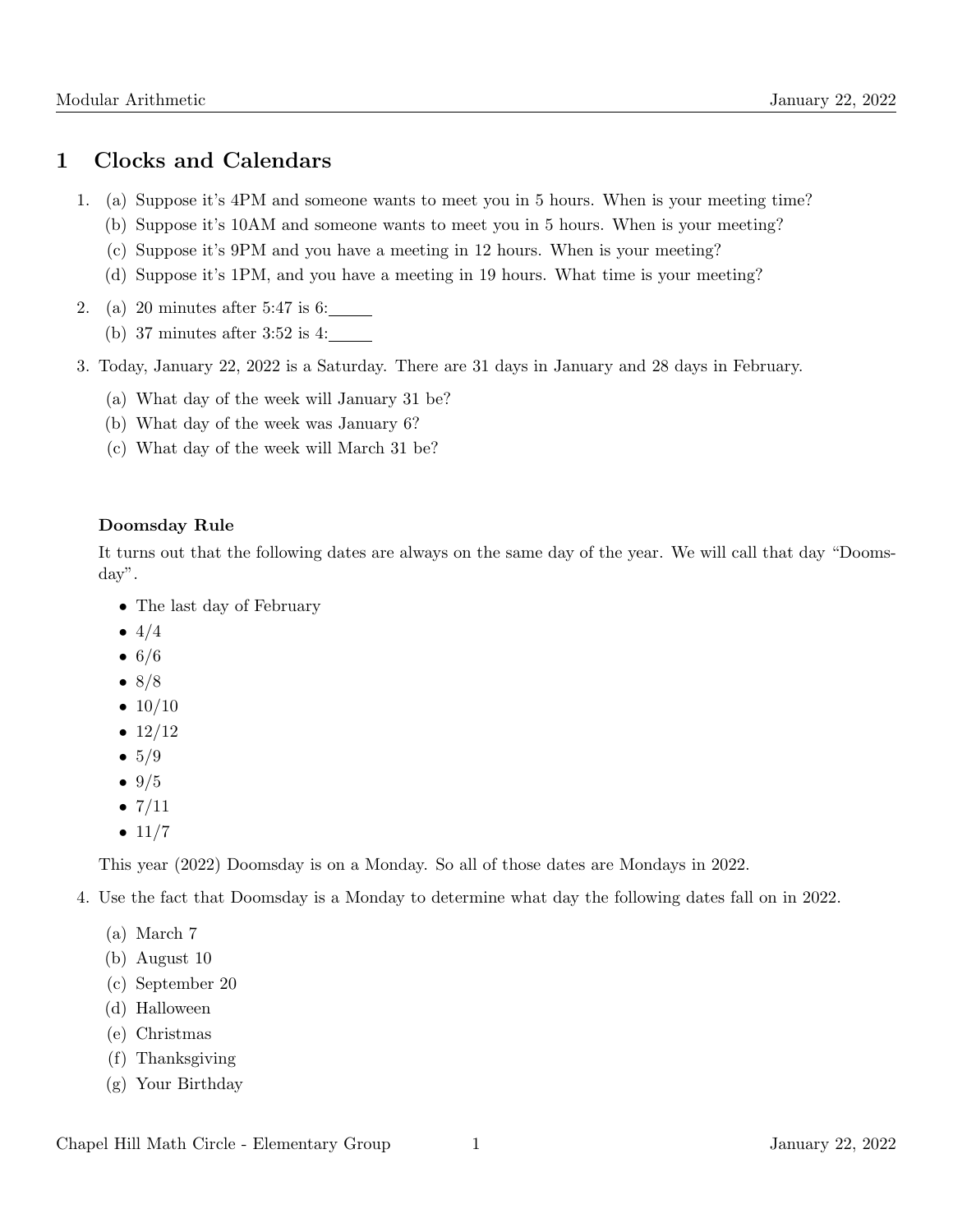# 2 Modulo

For two numbers A and B, we say that  $A \equiv B \pmod{12}$  if A and B have the same remainder when divided by 12.

For example,  $15 \equiv 3 \pmod{12}$ .

Fill in the blank with a small number:  $\_\_ \equiv 21 \pmod{12}$ ?

For two numbers A and B, we say that  $A \equiv B \pmod{5}$  if A and B have the same remainder when divided by 5.

- $8 \equiv 23 \pmod{5}$ . Why?
- $8 \not\equiv 14 \pmod{5}$ . Why not?
- 5. (a) Is  $13 \equiv 6 \pmod{5}$ ?
	- (b) Is  $85 \equiv 0 \pmod{5}$ ?
	- (c) Is  $17 \equiv 3 \pmod{7}$ ?
	- (d) Is  $5 \equiv 2 \pmod{4}$ ?
	- (e) Is  $4 \equiv -1 \pmod{5}$ ?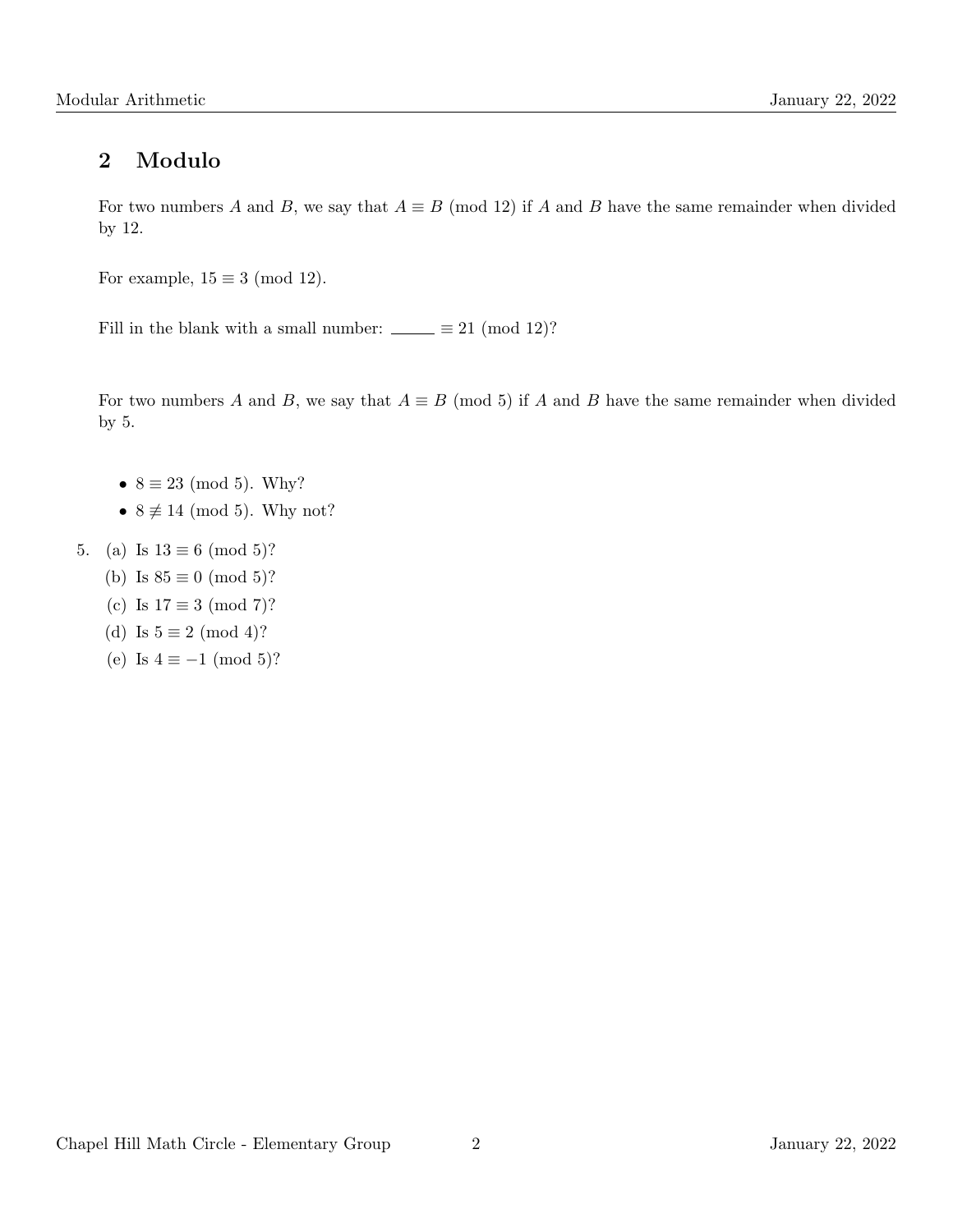#### 3 Mod n Trees

- 6. Fill in the blanks with the smallest positive numbers possible.
	- (a)  $76 \equiv$  (mod 12)
	- (b)  $52 \equiv$  (mod 12)
	- (c)  $76 \equiv$  (mod 60)
	- (d)  $15 \equiv$  (mod 7)
	- (e)  $15 \equiv$  (mod 3)
	- (f)  $15 \equiv$  (mod 11)
- 7. Here is a drawing of the world (mod 5). On the tree with a 0 on the trunk, we put all the numbers that are congruent to 0 (mod 5). On the tree that with a 1 on the trunk, we put all the numbers that are congruent to 1 (mod 5). Write at least four numbers on each of the other trees.



- 8. For the (mod 5) trees above, is it possible to have the same number on two different trees?
- 9. Draw trees for (mod 2). How many trees do you need? Draw at least four numbers on each tree. What word could you use to describe the numbers on the 0 tree (mod 2)? On the 1 tree (mod 2)?
- 10. Draw trees for (mod 3).
- 11. Draw trees for (mod 4). Is there a relationship between the trees (mod 4) and the trees (mod 2)?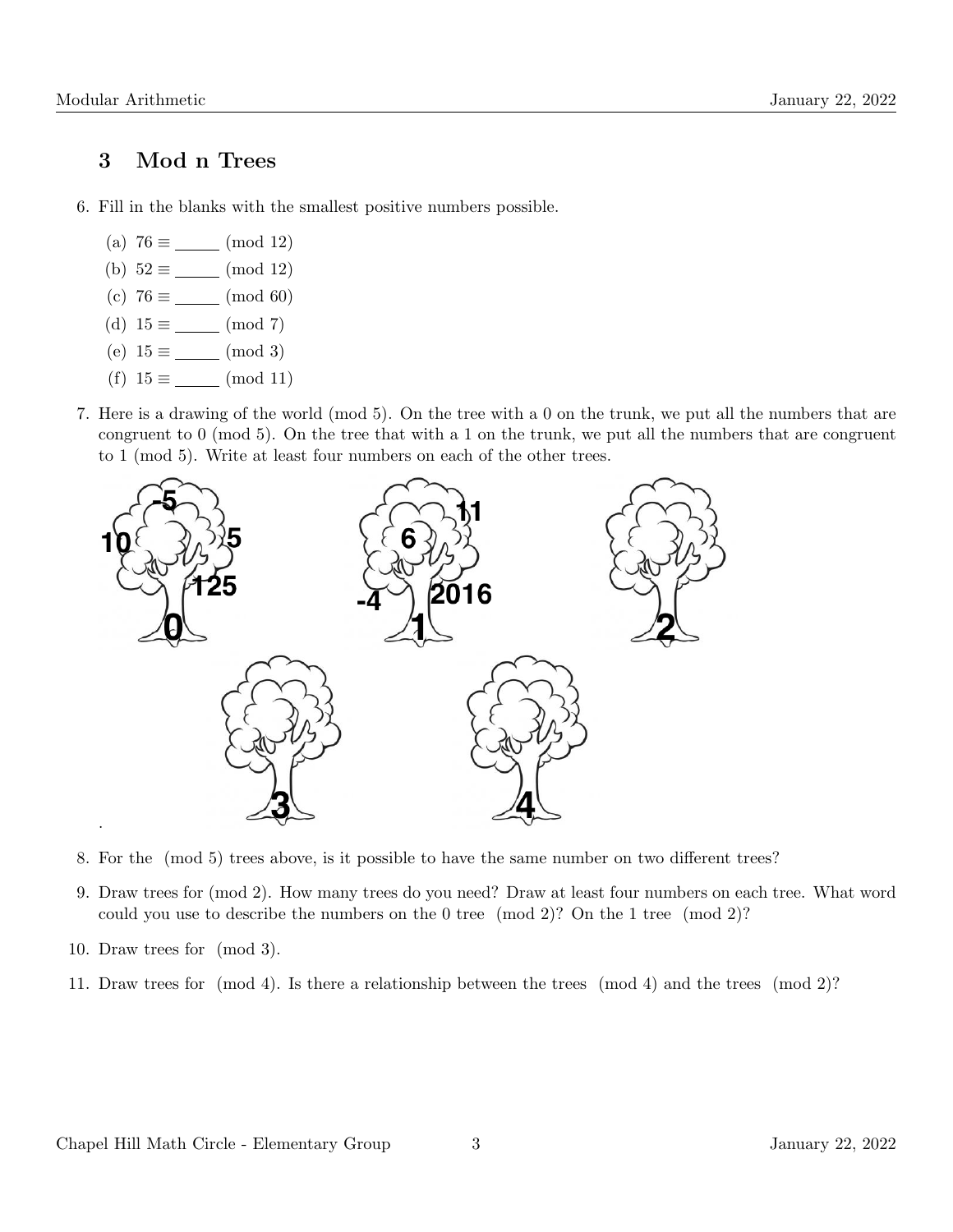# 4 Adding and Multiplying (mod n)

12. Match the arithmetic problems on the left and the right that give the same answers.

| $10 + 15 \pmod{7}$       | $5+1 \pmod{7}$                 |
|--------------------------|--------------------------------|
| $12 + 22 \pmod{7}$       | $10 \pmod{7} + 15 \pmod{7}$    |
|                          | 15 (mod 7) $\times$ 22 (mod 7) |
| $15 \times 22 \pmod{7}$  | $1 \pmod{7} \times 1 \pmod{7}$ |
| $14 \times 144 \pmod{7}$ | $0 \times 4 \pmod{7}$          |

13. Compute these sums. Hint: you don't need to do a lot of arithmetic.

- (a)  $423 + 577 \pmod{10}$
- (b)  $56 + 89 \pmod{10}$
- (c)  $892 + 9823 \pmod{5}$
- (d)  $901 + 723 \pmod{3}$

14. Compute these products. Hint: be lazy.

- (a)  $4893 \times 49024 \pmod{10}$
- (b) 3982734 × 2398739 (mod 10)
- (c)  $78 \times 23 \pmod{5}$
- (d)  $3874 \times 3284 \pmod{3}$